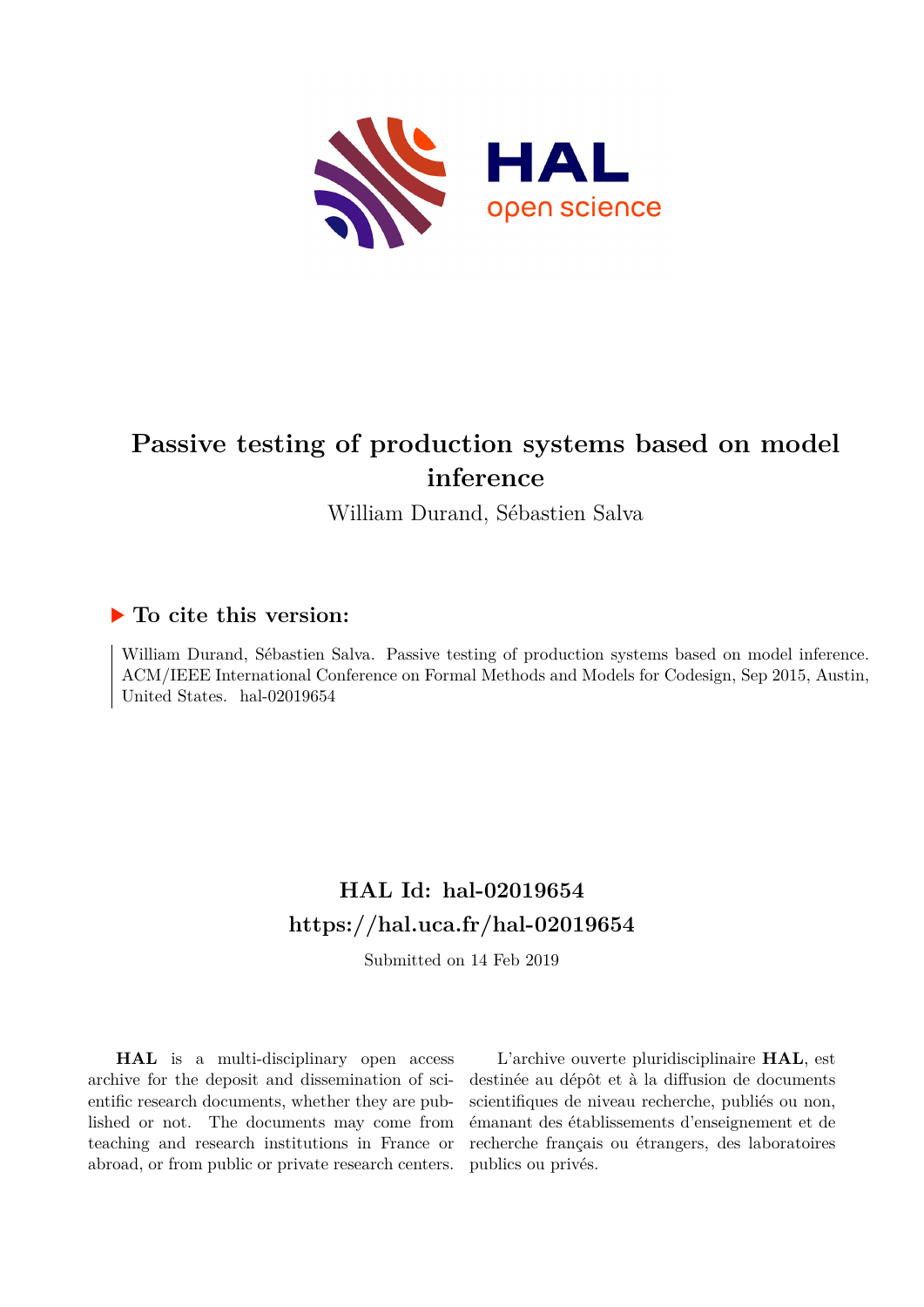### Passive testing of production systems based on model inference.

William Durand *LIMOS - UMR CNRS 6158 Blaise Pascal University, France william.durand@isima.fr*

*Abstract*—This paper tackles the problem of testing production systems, i.e. systems that run in industrial environments, and that are distributed over several devices and sensors. Usually, such systems are not lacks of models, or are expressed with models that are not up to date. Without any model, the testing process is often done by hand, and tends to be an heavy and tedious task. This paper contributes to this issue by proposing a framework called *Autofunk*, which combines different fields such as model inference, expert systems, and machine learning. This framework, designed with the collaboration of our industrial partner Michelin, infers formal models that can be used as specifications to perform offline passive testing. Given a large set of production messages, it infers exact models that only capture the functional behaviours of a system under analysis. Thereafter, inferred models are used as input by a passive tester, which checks whether a system under test conforms to these models. Since inferred models do not express all the possible behaviours that should happen, we define conformance with two implementation relations. We evaluate our framework on real production systems and show that it can be used in practice.

*Keywords*-Model inference, STS, machine learning, production system, passive testing, conformance

#### I. INTRODUCTION

In the industry, building models for production systems, i.e. large systems that are composed of several heterogeneous devices, sensors and applications, is a tedious and errorprone task. Furthermore, keeping such models up to date is as difficult as designing them. That is why such models are rarely available, even though they could be leveraged to ease the testing process, or for root cause analysis when an issue is experienced in production.

This paper tackles the problem of testing such systems, without disturbing them, and without having any specification. Manual testing is the most popular technique for testing, but this technique is known to be error-prone as well. Additionally, production systems are usually composed of thousands of states and production messages, which makes testing time consuming. For instance, our industrial partner Michelin is a worldwide tire manufacturer, and designs most of its factories, production systems, and software by itself. In a factory, there are different workshops for each step of the tire building process. At a workshop level, we observe a continuous stream of products from specific entry points to a finite set of exit points, constituting production lines.

Sébastien Salva *LIMOS - UMR CNRS 6158 Auvergne University, France sebastien.salva@udamail.fr*

Thousands of *production messages* are exchanged among the industrial devices of the same workshop every day, allowing some factories to build over 30,000 tires a day.

In this context, we propose a testing framework for production systems that is composed of two parts: a model inference engine, and a passive testing engine. Both have to be fast and scalable to be used in practice. The main idea of our proposal is that, given a running production system, we extract knowledge and models by passively monitoring it. Such models describe the functional behaviours of the system, and may serve for different purposes, e.g., testing of a second production system. The later can be a new system roughly comparable to the first one in terms of features, but it can also be an updated version of the first one. Indeed, upgrades might inadvertently introduce or create faults, and could lead to severe damages. In this context, testing the updated system means detecting potential regressions before deploying changes in production.

Models are inferred from an existing system under analysis. Many model inference methods have been previously proposed in the literature [1], [2], [3], [4], [5], [6], but most of them build over-approximated models, i.e. models capturing the behaviours of a system and more. In our context, we want exact models that could be used for testing. Most of these approaches perform active testing on systems to learn models. However, applying active testing on production systems is not possible since these must not be disrupted. Last but not least, few approaches can take huge amounts of information to build models. Here, we propose a model inference engine, which can take millions of production messages in order to quickly build exact models. To do so, we use different techniques such as data mining and formal models. Production messages are filtered and segmented into several sets of traces (sequences of observed actions). These sets are then translated into Symbolic Transition Systems (STS) [7]. However, such STSs are too large to be used in practice. That is why these models are reduced in terms of state number while keeping the same level of abstraction and exactness.

After that, we leverage this model inference approach to perform offline passive testing. A passive tester (a.k.a. observer) aims to check whether a system under test conforms to an inferred model in offline mode. Offline testing means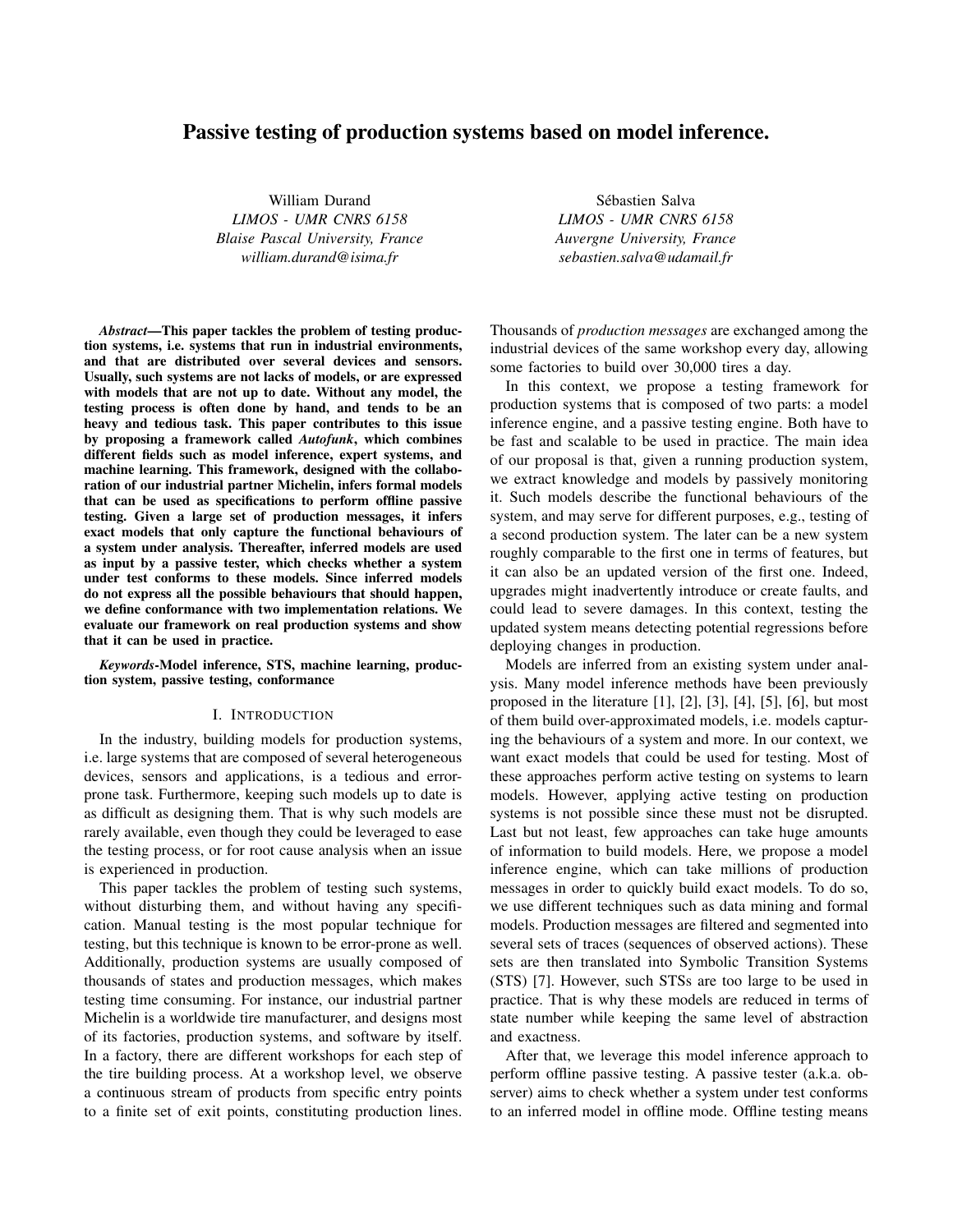that a set of traces has been collected while the system is running. Then, the tester gives verdicts. We collect the traces of the system under test by reusing some parts of the model inference engine, and we build a set of traces with the same level of abstraction as those considered for inferring models. Then, we use these traces to check if the system under test conforms to the inferred models. Conformance is defined with two implementation relations, which express precisely what the system under test should do. The first relation corresponds to the trace preoder [8], which is a wellknown relation based upon trace inclusion, and heavily used with passive testing. Nevertheless, our inferred models are partials, i.e. they do not necessarily capture all the possible behaviours that should happen. That is why we propose a second implementation relation, less restrictive on the traces that should be observed from the system under test.

The paper is structured as follows: Section II discusses related work in model inference and fault detection. Section III explains our choices regarding the design of our approach. The model inference engine is described in Section IV, following by Section V which presents our passive testing method. An evaluation is given in Section VI. Finally, we draw conclusions in Section VII.

#### II. RELATED WORK

Several papers dealing with model generation and testing approaches were issued in the last decade. We present here some of them related to our work, and introduce some key observations.

Model inference from traces: this first category gathers approaches based upon algorithms that either merge a given set of traces into transitions [9], [10], or merge concrete states together with invariants [11]. Such techniques have been employed to analyse log files [12], and to retrieve information to identify failure causes [10], [13]. The approach of Mariani et al. derives general and compact models from logs recorded during legal executions, in the form of over-approximated finite state automata, using the *kBehavior* algorithm [14]. Recently, Tonella et al. [3] proposed to use genetic algorithms for inferring both the state abstraction and the finite state models based on such abstractions. The approach incrementally uses a combination of invariant inference and genetic algorithms to optimize the state abstraction, and rebuild models along with quality attributes, e.g., the model size.

White-box testing: many works were proposed to infer specifications from source code or APIs [15], [16]. Specifications are inferred in [16] from correct method call sequences on multiple related objects by pre-processing method traces to identify small sets of related objects and method calls which can be analysed separately. This approach is implemented in a tool which supports more than 240 million runtime events. On the other hand, other methods [17], [18] focus on Mobile and Web applications. They rely upon concolic testing to explore symbolic execution paths of an application and to detect bugs. These white-box approaches theoretically offer good code coverage. However, the number of paths being explored concretely limits to short paths only. Furthermore, the constraints must not be too complex for being solved.

Black-box automatic testing: several other methods [1], [6] were proposed to build models from event-driven applications seen as black-boxes, e.g., Desktop, Web and more recently Mobile applications. Such applications have GUIs to interact with users and which respond to user input sequences. Automatic testing methods are applied to experiment such applications through their GUIs to learn models. For instance, Memon et al. [1] introduced the tool GUITAR for scanning Desktop applications. This tool produces event flow graphs and trees showing the GUI execution behaviours. To prevent from a state space explosion, these approaches [1], [6] require state-abstractions specified by the users, given in a high level of abstraction. This decision is particularly suitable for comprehension aid, but these models often lack information for test case generation.

Active learning: the  $\mathcal{L}^*$  algorithm [19] is still widely considered with active learning methods for generating finite state machines [4], [5]. The learning algorithm is used in conjunction with a testing approach to learn models, and to guide the generation of user input sequences based on the model. The testing engine aims at interacting with the application under test to discover new application states, and to build a model accordingly. If an input sequence contradicts the learned model, the learning algorithm rebuilds a new model that meets all the previous scenarios.

Based on these works, we concluded that active methods cannot be applied on production systems that cannot be reset, and that should not be disrupted. In our context, we only assume having a set of messages passively collected. Furthermore, the message set may be vast. We observed that most of the previous methods are not tailored for supporting large scale systems and thus millions of messages. Only a few of them, e.g., [16], can take huge message sets as input and still infer models quickly. Likewise, the previous techniques often leave aside the notion of correctness regarding the learned models, i.e. whether these models only express the observed behaviours or more. The approaches [4], [5] based upon the  $\mathcal{L}^*$  learning algorithm [19] do not aim at yielding exact models. [1], [6], [10] use abstraction mechanisms that represent more behaviours than those observed. In the case of production systems, it is highly probable that executing incorrect test cases can bring false positives out as highlighted in [10], and it may even lead to severe damages on the devices themselves.

That is why we propose a framework that aims at inferring models from collected messages in order to perform testing as in [16], [10], but similarities end here. We focus on a fast, exact, and formal model generation. The resulting models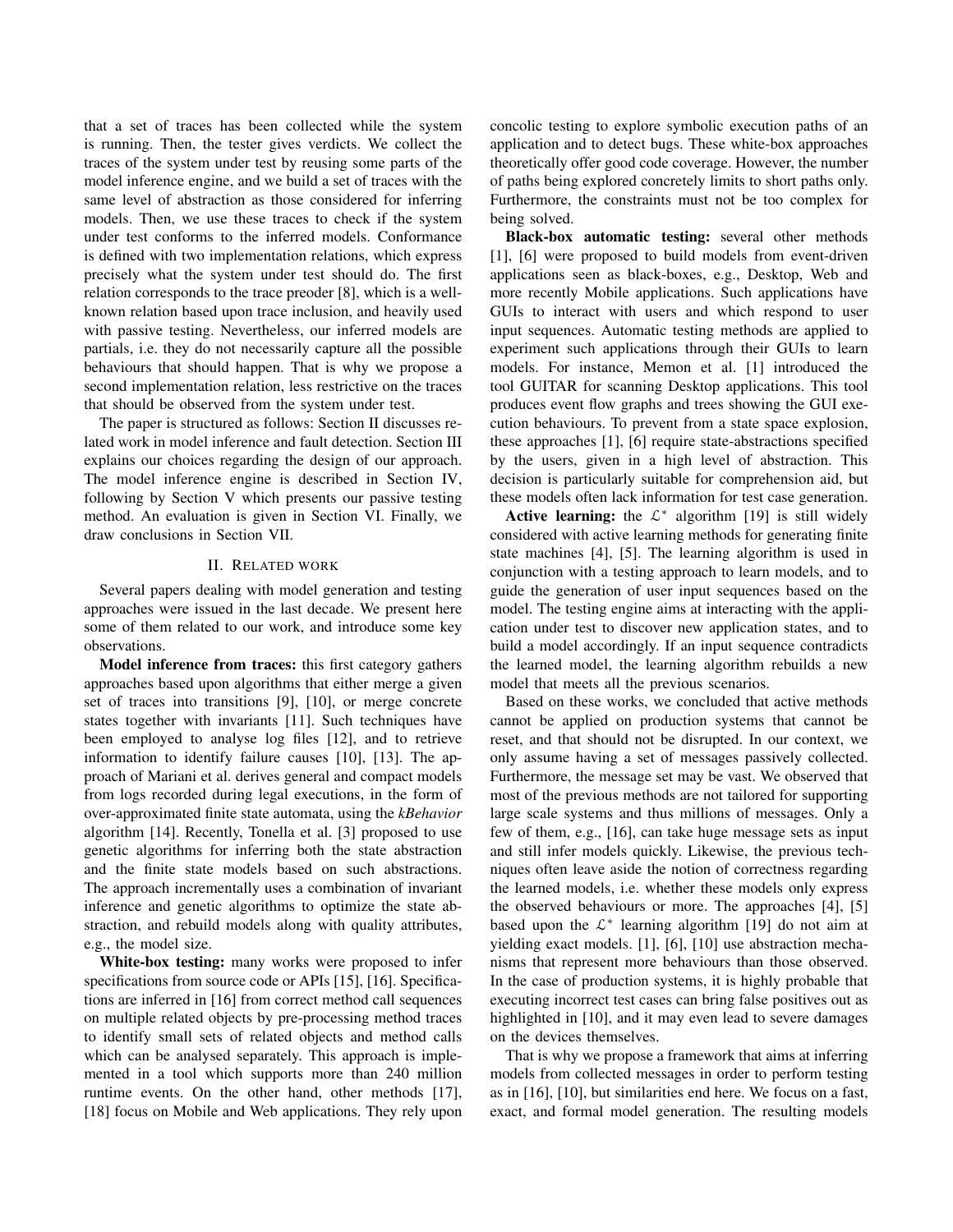are reduced to be used in practice. The testing engine makes use of the model inference engine to build complete traces from a system under test, and relies on the reduced models to quickly provide test verdicts.

#### III. OVERVIEW OF THE FRAMEWORK

Our industrial partner needs a framework for testing new or updated production systems, in the long term, without disturbing them, and without having up to date and complete specifications. We came up to the conclusion that a solution would be to first infer models from an existing system, and then to apply a passive testing technique, which relies upon the previous models, on another system. To infer models, we chose to take the production messages exchanged among all devices as input since these are not tied to any programming language or framework, and these messages contain all information needed to understand how a whole industrial system behaves in production. All these messages are here collected by listening to the network of the production system.

This context leads to some assumptions that have been considered to design our framework:

- *• Black-box systems*: production systems are seen as black-boxes from which a large set of production messages can be passively collected. Such systems are compound of production lines fragmented into several devices and sensors. Hence, a production system can have several entry and exit points. In this paper, we denote such a system with *SUA* (System under analysis). Another system is used for testing purpose and is denoted with *SUT* (System under test),
- *• Production messages*: a message is seen as a valued action of the form  $a(\alpha)$  which must include a distinctive label  $\alpha$  along with a parameter assignment  $\alpha$ . Two actions  $a(\alpha_1)$  and  $a(\alpha_2)$  having the same label *a* must have assignments over the same parameter set,
- *• Traces identification*: traces are sequences of actions  $a_1(\alpha_1) \dots a_n(\alpha_n)$ . A trace is identified by a specific parameter that is included in all message assignments of the trace. In this paper, this identifier is denoted with *pid* and identifies products, e.g., tires at Michelin.

Our approach can be applied to any kind of production system that meets the above assumptions. Nonetheless, it is manifest that a preliminary evaluation on the system has to be done to establish:

- 1) how to parse production messages. At Michelin, messages are exchanged in a binary format and need to be deserialized before being exploited,
- 2) the rules for message filtering as some messages may not be relevant,
- 3) the name of the identifier parameter in the production messages.

Figure 1 depicts our framework named *Autofunk*, which is split into two components. The first one infers models that



Figure 1. Autofunk's overall architecture

represent the functional behaviours of a system under analysis *SUA*. We have chosen Symbolic Transition Systems (STS) as models since these are known as very general and powerful formal models for describing several aspects of event-based systems.

*Autofunk*'s model generator is mainly framed upon an inference engine to lift in abstraction the production messages and to build STSs by means of successive transformations. Human expert knowledge has been transcribed with inference rules following this pattern: *When condition, Then action(s)*. These help filter and format production messages. A machine learning technique is then used to automatically remove undesired behaviours, and to cluster production messages into the trace sets  $ST_1, ..., ST_n$ , one set for each entry point of the system. Next, it infers the model S, which corresponds to the list of STSs  $S = \{S_1, ..., S_n\}$ , from these trace sets by means of STS based inference rules. Last but not least, the STSs are reduced in size to be more easily manipulated. Indeed, the first STSs may include thousands and thousands of states, which may lead to a state space explosion problem when using them for testing.

The second part of *Autofunk* takes production messages as input from another system under test *SUT*, and checks whether *SUT* conforms with *SUA*. We propose two implementation relations to define the notion of conformance between the observable behaviours of *SUA* with those of *SUT*.

In the next section, we briefly recall how STS models are inferred by *Autofunk*, since this part has already been presented in [20]. Then, we detail the passive testing component.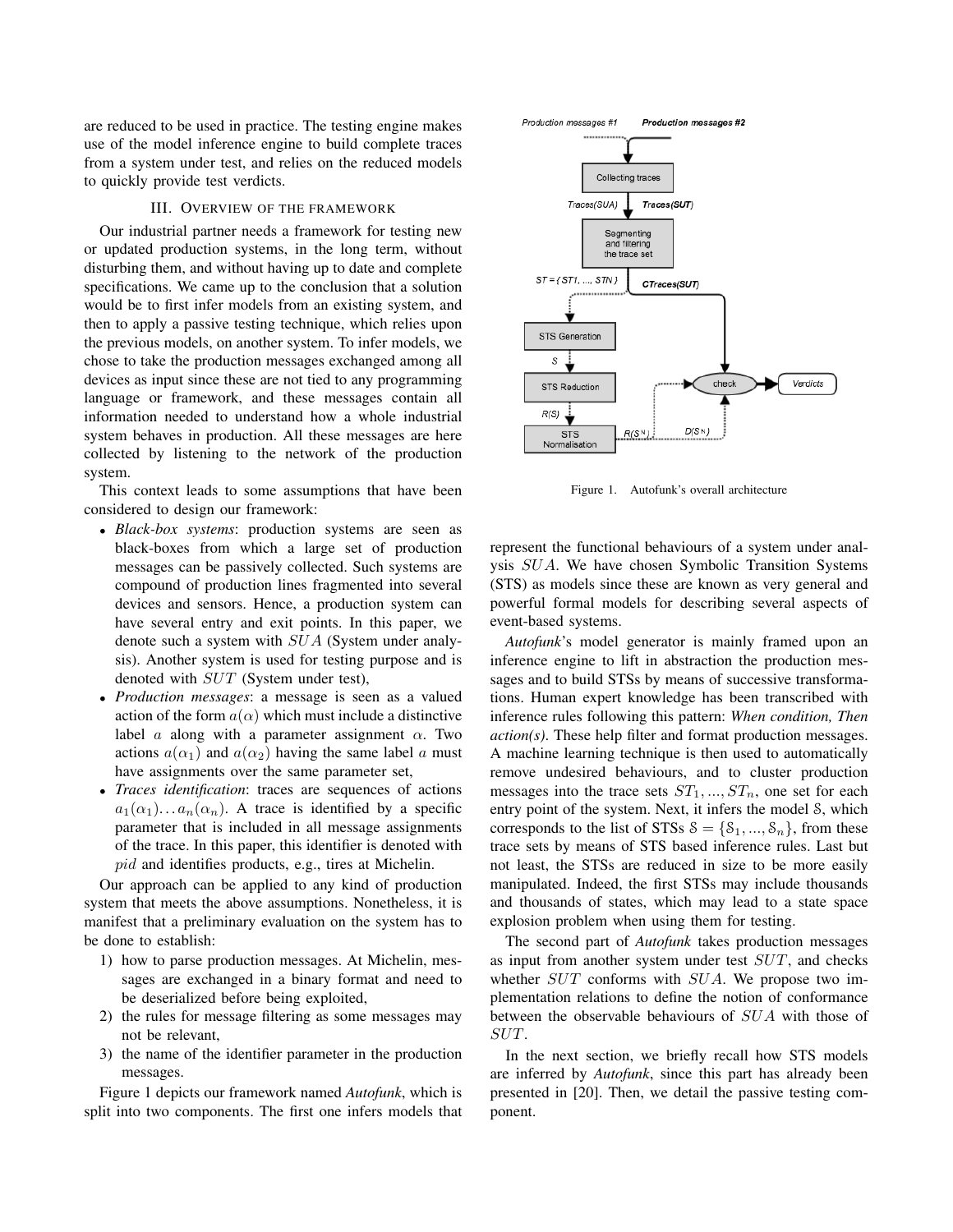#### IV. MODEL INFERENCE FOR INDUSTRIAL SYSTEMS

Given a system *SUA* and a set of production messages, *Autofunk* builds the model  $S = \{S_1, ..., S_n\}$  such that each  $S_i$  is an exact model describing the functional behaviours of a production line in the system *SUA*.

#### *A. Models as STS*

Before introducing the model inference module of *Autofunk*, we briefly give some definitions related to the STS model below, but we refer to [7] for a more extensive description.

Definition 1 (Variable assignment) *We assume that there exist a domain of values denoted D and a variable set X taking values in D. The assignment of variables in*  $Y \subseteq X$ *to elements of D is denoted with a mapping*  $\alpha : Y \rightarrow D$ *.*  $\alpha(x)$  *denotes the assignment of the variable*  $x \in D$ *.* 

Definition 2 (STS) *A Symbolic Transition System (STS) is a tuple*  $\langle L, l_0, V, V_0, I, \Lambda, \rightarrow \rangle$ , where:

- *• STSs do not have states but locations (a.k.a. symbolic states), and*  $L$  *is the finite location set, with*  $l_0$  *being the initial one,*
- *• V is the finite set of internal variables, while I is the finite set of parameters. The internal variables are initialised with the condition*  $V_0$  *on*  $V$ *,*
- $\Lambda$  *is the finite set of symbolic actions*  $a(p)$  *(a being a* symbol), with  $p = (p_1, \ldots, p_k)$  *a* finite set of *parameters in*  $I^k$  ( $k \in \mathbb{N}$ ),
- $\bullet \rightarrow \text{ is the finite transition set. A transition}$  $(l_i, l_j, a(p), G, A)$ *, from the location*  $l_i \in L$  *to*  $l_j \in L$ *, also denoted*  $l_i \xrightarrow{a(p), G, A} l_j$ *, is labelled by:* 
	- $-$  *an action*  $a(p) \in \Lambda$ ,
	- $-$  *a guard G over* ( $p \cup V$ ), which restricts the firing *of the transition. We consider guards written with conjunctions of equalities:* ^  $(x == val)$ ,
	- $x \in I \cup V$ – *internal variables that are updated with the assignment function A of the form*  $(x := A_x)_{x \in V}$ ,  $A_x$  *being an expression over*  $p \cup V$ .

**Notation:** we also denote  $Proj_x(G)$  the projection of the guard *G* over the variable  $x \in I \cup V$ , which extracts the equality  $(x == val)$  from *G*. For example, given the guard  $G_1 = [nsys == 1 \land nsec == 8 \land point == 1 \land pid == 1],$  $Proj_{nsys}(G_1) = (nsys == 1)$ . For readability purpose, if *A* is the identity function  $id_V$ , we denote a transition with  $l_i \xrightarrow{a(p), G} l_j$ . We also use the generalised transition relation  $\Rightarrow$  to represent STS paths:  $l \stackrel{(a_1, G_1, A_1) \dots (a_n, G_n, A_n)}{\triangleq} l' =_{def}$  $\exists l_0 \dots l_n, l = l_0 \xrightarrow{a_1, G_1, A_1} l_1 \dots l_{n-1} \xrightarrow{a_n, G_n, A_n} l_n = l'.$ 

A STS is also associated with a LTS (Labelled Transition System) to formulate its semantics. The LTS semantics corresponds to a valued automaton without any symbolic

- <sup>1</sup> 17Jun 2014 23 : 2 9: 5 9 . 0 0 *|* INFO*|*New F i l e
- 3 17-Jun 2014 23:29:59.50 | 17011 | MSG\_IN [nsys: 1] [nsec: 8] [ point: 1] [ pid: 1]
- 5 17-Jun 2014 23:29:59.61 | 17021 | MSG\_OUT [nsys: 1] [nsec: 8] [ point: 3] [ tpoint: 8] [ pid: 1]
- 7 17-Jun 2014 23:29:59.70 | 17011 | MSG\_IN [nsys: 1] [nsec: 8] [ point: 2] [ pid: 2]
- 9 17-Jun 2014 23:29:59.92 | 17021 | MSG\_OUT [nsys: 1] [nsec: 8] [ point: 4] [ tpoint: 9] [ pid: 2]



variables, which is often infinite: the LTS states are labelled by internal variable assignments, and transitions are labelled by actions associated with parameter assignments. The semantics of a STS  $S = < L, l0, V, V0, I, \Lambda, \rightarrow>$  is the LTS  $||S|| = \langle Q, q_0, \sum, \rightarrow \rangle$  composed of valued states in  $Q = L \times D_V$ ,  $q_0 = (l0, V0)$  is the initial one,  $\sum$  is the set of valued symbols, and  $\rightarrow$  is the transition relation.

Intuitively, for a STS transition  $l_1 \xrightarrow{a(p), G, A} l_2$ , we obtain a LTS transition  $(l_1, v) \xrightarrow{a(p), \alpha} (l_2, v')$  with *v* an assignment over the internal variable set if there exists a parameter value set  $\alpha$  such that the guard *G* evaluates to true with  $v \cup \alpha$ . Once the transition is fired, the internal variables are assigned with *v*<sup> $\prime$ </sup> derived from the assignment  $A(\nu \cup \alpha)$ .

Finally, runs and traces, which represent executions and event sequences, can also be derived from LTS semantics:

**Definition 3 (Runs and traces)** *Given a STS*  $\delta = \langle L, \rangle$  $l_0, V, V_0, I, \Lambda, \rightarrow$ , interpreted by its LTS semantics  $||\mathcal{S}||$  =<  $Q, q_0, \sum, \rightarrow >$ , a run  $q_0\alpha_0...\alpha_{n-1}q_n$  is an al*ternate sequence of states and valued actions.*  $Run(\mathcal{S}) =$ *Run*( $||\mathcal{S}||$ ) *is the set of runs found in*  $||\mathcal{S}||$ *.* 

*It follows that a trace of a run r is defined as the projection proj* $\overline{p}(r)$  *on the actions.*  $TraceF(S) =$  $Traces_F(||\mathcal{S}||)$ *, with*  $F \subseteq L$  *is the set of traces of all runs finished by states in*  $FD_V$ *.* 

We are now ready to present the different steps to infer models from an industrial system *SUA*. More details are available in [20].

#### *B. Production messages and traces*

*Autofunk* takes production messages as input from a system under analysis *SUA*. A production message is mainly compound of a label along with kinds of variable assignments. An example of messages is given in Figure 2. For instance, 17011 is a label and [*point* : 1] can be seen as a variable assignment.

Production messages are transformed no matter their initial source, so that it is possible to use data from different providers. To avoid disrupting the (running) system under analysis *SUA*, we do not instrument the production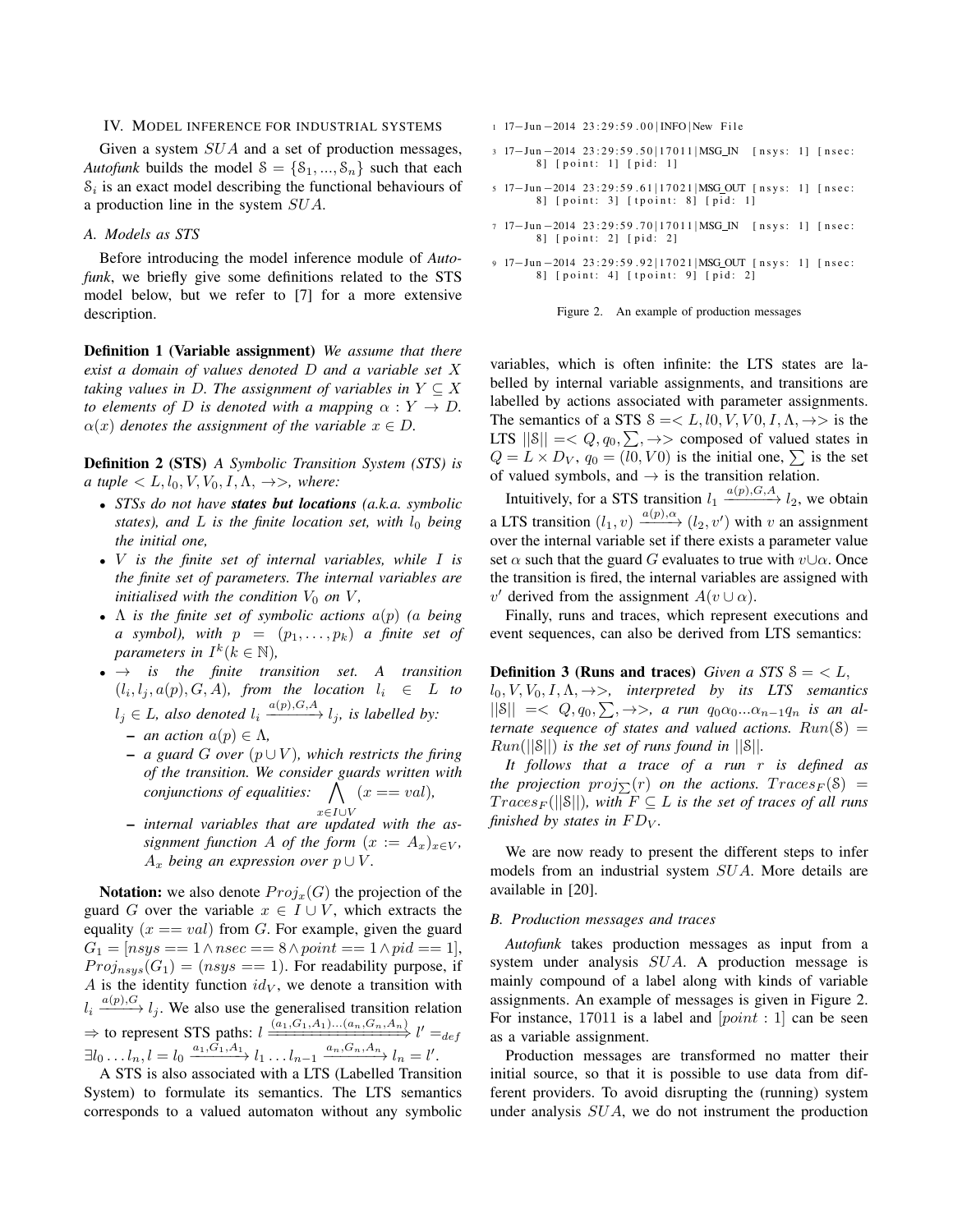equipments composing the whole system. Everything is done offline with a logging system or with monitoring. Production messages are then formatted, filtered, and reconstructed as traces by means of inference rules. A trace represents the behaviour observed from *SUA* against one product, i.e. tires in our context, which are numbered with an identifier *pid*. We call the resulting trace set *T races*(*SUA*):

Definition 4 (Production system traces) *Given a system under analysis SUA, T races*(*SUA*) *denotes its formatted trace set. T races*(*SUA*) *includes traces of the form*  $(a_1, \alpha_1) \ldots (a_n, \alpha_n)$  *such that*  $(a_i, \alpha_i)_{(1 \le i \le n)}$  *are (ordered) valued actions having the same identifier assignment over the variable pid.*

#### *C. Trace segmentation and filtering*

We define a complete trace as a trace containing all valued actions expressing the path taken by a product in a production system, from the beginning, i.e. one of its entry points, to the end, i.e. one of its exit points. In the trace set *T races*(*SUA*), we do not want to keep incomplete traces, i.e. traces that do not express entire behaviours of products on production lines.

The trace set *T races*(*SUA*) is analysed with a machine learning technique to segment it into several subsets, one per entry point of the system *SUA*. We leverage this process to also remove incomplete traces, i.e. traces that do not express an execution starting from an entry point and ending to an exit point. These can be extracted by analysing the traces and the variable *point*, which captures the product physical location.

Definition 5 (Complete traces) *Let SUA be a system under analysis and T races*(*SUA*) *be its trace set. A trace*  $t = a_1(\alpha_1)...a_n(\alpha_n) \in Traces(SUA)$  *is said complete iff*  $\alpha_1$  *includes an assignment point* = *val, which denotes an entry point of SUA and*  $\alpha_n$  *includes an assignment point* = *val, which denotes an exit point. The complete traces of*  $SUA$  *are denoted with*  $CTraces(SUA) \subseteq Traces(SUA)$ .

In order to determine the entry and exit points of *SUA*, we rely on an outlier detection approach [21]. An outlier is an observation which deviates so much from the other observations as to arouse suspicions that it was generated by a different mechanism. More precisely, we chose to use the *k-means clustering* method, a machine learning algorithm, which is both fast and efficient, and does not need to be trained before being effectively used (that is called unsupervised learning, and it is well-known in the machine learning field). *k-means clustering* aims to partition *n* observations into *k* clusters. Here, observations are represented by the variable *point* present in each trace of *T races*(*SUA*), which captures the product physical location, and  $k = 2$  as we want to group the outliers together, and leave the other points in



Figure 3. First generated model (STS)

another cluster. But, since we want to leverage the largest part of the initial trace set, we apply *k-means clustering* several times until reaching 80% of traces retained. Once, the entry and exit points are found, we segment *T races*(*SUA*) and obtain a set  $CT races(SUA) = \{ST_1, \ldots, ST_n\}.$ 

#### *D. STS generation*

Given a trace set  $ST_i \in \mathbb{C}Trace(SUA)$ , the STS generation is done by transforming traces into runs, and runs into STSs. The translation of *ST<sup>i</sup>* into a run set denoted *Runs<sup>i</sup>* is done by completing traces with states. All the runs of *Runs<sup>i</sup>* have states that are unique except for the initial state  $(l0, V_0)$ with  $V_0 = \emptyset$  an initial empty condition. We defined such a set to ease the process of building a STS having a tree structure. Runs are transformed into STS paths that are assembled together by means of a disjoint union. The resulting STS forms a tree compound of branches starting from the location *l*0. Parameters and guards are extracted from the assignments found in valued actions. Considering the complete trace sets  $CT races(SUA) = {ST_1, \ldots, ST_n}$ , we obtain the model  $S = \{S_1, \ldots, S_n\}.$ 

Rather than giving the formal transformation of trace sets into STSs (we refer to [20]), we propose to show its functioning with the example of Figure 2. Production messages are translated into the following complete traces:

 $CT races(SUA) = \{(17011(nsys = 1, nsec = 1, nsec = 1, nsec = 1, nsec = 1, nsec = 1, nsec = 1, nsec = 1, nsec = 1, nsec = 1, nsec = 1, nsec = 1, nsec = 1, nsec = 1, nsec = 1, nsec = 1, nsec = 1, nsec = 1, nsec = 1, nsec = 1, nsec = 1, nsec = 1, nsec = 1, nsec = 1, nsec = 1, nsec = 1, nsec = 1, nsec = 1, nsec = 1, nsec = 1, nsec = 1, nsec = 1, nsec = 1, nsec = 1, nsec =$ 8*, point* = 1*, pid* = 1) 17021(*nsys* = 1*, nsec* = 8*, point* =  $3, t point = 8, pid = 1), (17011(nsys = 1, nsec = 1))$ 8*, point* = 2*, pid* = 2) 17021(*nsys* = 1*, nsec* = 8*, point* =  $4, t point = 9, pid = 2)$ }.

These traces are then transformed into runs by injecting new states between the valued actions, except for the initial state (*l*0*, V*0), which is unique. Variable assignments are translated into guards that are conjunctions of equalities, and STS locations are derived from states. We obtain the STS of Figure 3, which includes all the labels and assignments of the original production messages. One can also notice that such a STS is not an approximation as each of its paths captures an execution of *SUA*.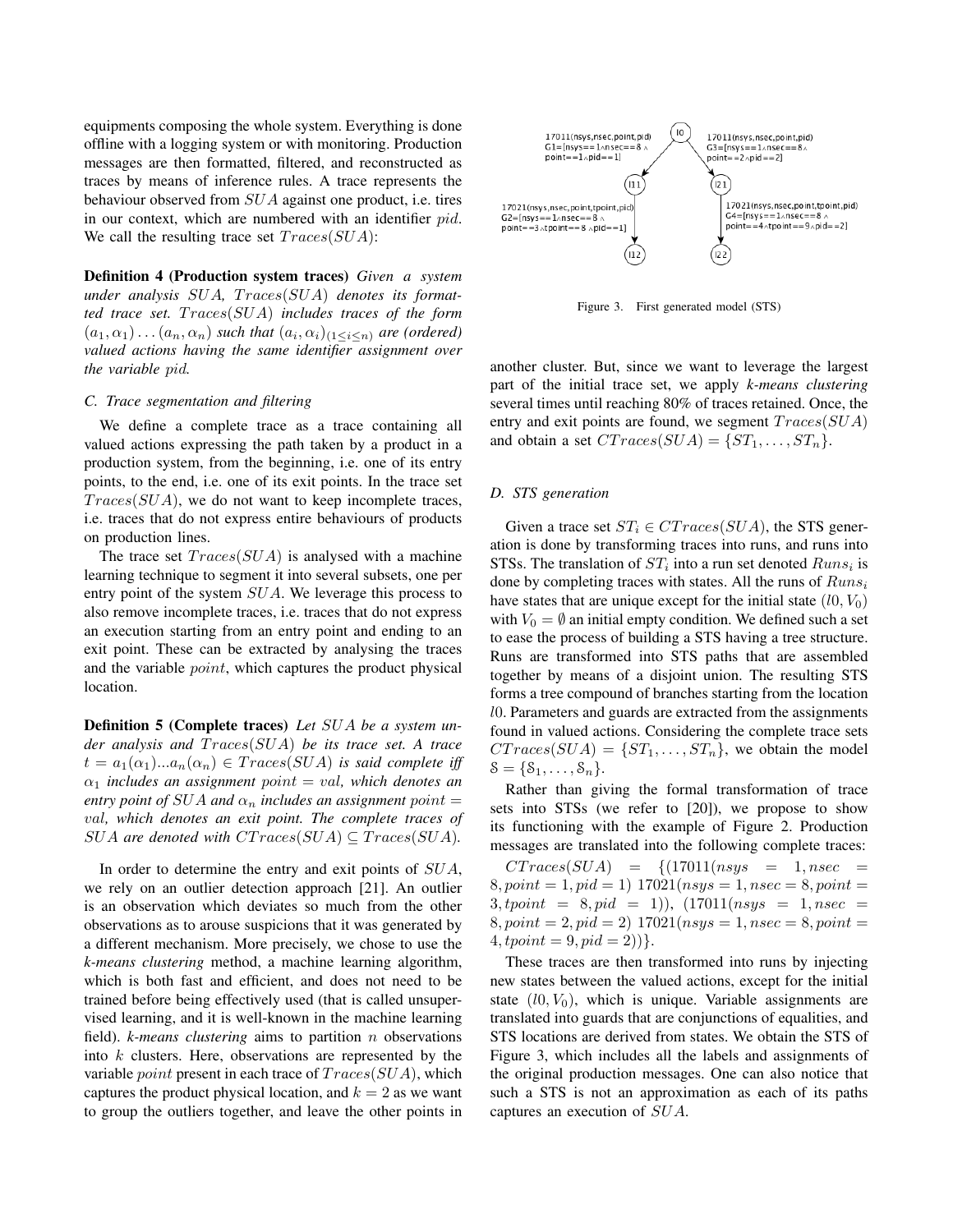#### *E. STS reduction*

The STS models  $S_i$  of  $S = \{S_1, \ldots, S_n\}$ , are usually too large, and thus cannot be beneficial as is. That is why our framework adds a reduction step, aiming at diminishing the first model into a second one, denoted  $R(S_i)$  that will be more usable.

This step can be seen as a formal classification method (data mining) which consists in combining STS paths that have the same sequences of STS actions, so that we still obtain a model having a tree structure. When paths are combined together, parameter assignments are wrapped into matrices in such a way that trace equivalence between the first model and the new one is preserved. The use of matrices offers another advantage: the parameter assignments are now packed into a structure that can be more easily analysed or leveraged later on.

Given a STS  $S_i$ , this adaptation is achieved by two steps. Every path of  $S_i$  is adapted to express sequences of guards in a vector form. Then, the concatenation of these vectors gives birth to matrices. The first step is done by means of the STS operator *M at*. For simplicity purpose, we do not provide the definition here, but we refer to [20]. In short, for each path  $b$  of  $\mathcal{S}_i$ , this operator collects the list of guards  $(G1, \ldots, G_n)$  found in the transitions of *b*, and stores it in a vector denoted  $Mat(b)$ . It results in a new STS  $Mat(\mathcal{S}_i)$ composed of transitions of the form  $l \xrightarrow{a_j(p_j), Mat(b)[j], A_j} l'$ .

Thereafter, the STS paths of  $Mat(\mathcal{S}_i)$ , which have the same sequences of actions, are assembled: these paths can be recognised by means of an equivalence relation over STS paths from which equivalence classes can derived:

Definition 6 (STS path equivalence class) *Let* S*<sup>i</sup>* =*<*  $L_{\mathcal{S}_i}$ ,  $l_0$ <sub> $\mathcal{S}_i$ </sub>,  $V_{\mathcal{S}_i}$ ,  $V_0$ <sub> $\mathcal{S}_i$ </sub>,  $I_{\mathcal{S}_i}$ ,  $\Lambda_{\mathcal{S}_i}$ ,  $\rightarrow$   $\mathcal{S}_i$  > *be a STS obtained from CT races*(*SUA*) *and having a tree structure.* [*b*] *denotes the equivalence class of paths of* S*<sup>i</sup> such that:*  $[b] = \{b_j = l0_{s_i}\}$  $\frac{(a_1(p_1),G_{1j},A_{1j})...(a_m(p_m),G_{mj},A_{mj})}{(a_m(p_m),G_{mj},A_{mj})}$  $l_{mj}(j > 1) \in \rightarrow_{(S_i)}^m | b = l_{S_i}$  $\frac{(a_1(p_1),G_1,A_1)...(a_m(p_m),G_m,A_m)}{m}$ 

The reduced STS denoted  $R(S_i)$  of  $S_i$  is finally obtained by concatenating all the paths of each equivalence class [*b*] found in  $Mat(\mathcal{S}_i)$  into a single path. The vectors found in the paths of [*b*] are concatenated as well into the same unique matrix  $M_{[b]}$ . A column of this matrix represents a complete and ordered sequence of guards found in one initial path of  $S_i$ .  $R(S_i)$  is defined as follows:

**Definition 7** Let  $S_i$  =<  $L_{S_i}, l0_{S_i}, V_{S_i}, V0_{S_i}, I_{S_i}, \Lambda_{S_i},$  $\rightarrow$ <sub>S<sub>i</sub></sub> $>$  *be a STS inferred from a structured trace set T races*(*SUA*)*. The reduction of* S*<sup>i</sup> is modelled by the STS*  $R(\mathcal{S}_i) = \langle L_R, l0_R, V_R, V0_R, I_R, \Lambda_R, \rightarrow_R \rangle$  where:

•  $l0_R = l0_{Mat(S_i)}$ ,  $I_R = I_{Mat(S_i)}$ ,  $\Lambda_R = \Lambda_{Mat(S_i)}$ ,



Figure 4. Reduced model (STS)

•  $L_R$ ,  $V_R$ ,  $V0_R$ ,  $\rightarrow$ <sub>R</sub> are defined by the following infer*ence rule:*

$$
[b] = \{b_1, \ldots, b_m\}
$$
  
\n
$$
b = l0_{S_i} \xrightarrow{(a_1(p_1), G_{11}, A_{11}) \ldots (a_n(p_n), G_{n1}, A_{n1})} Mat(S_i) l_n
$$
  
\n
$$
\overline{V0_R} := \overline{V0_R \wedge M_{[b]}} = [Mat(b_1), \ldots, Mat(b_m)] \wedge
$$
  
\n
$$
(1 \le c_{[b]} \le m),
$$
  
\n
$$
l0_R \xrightarrow{(a_1(p_1), M_{[b]}[1, c_{[b]}], id_V) \ldots (a_n(p_n), M_{[b]}[n, c_{[b]}], id_V)}
$$
  
\n
$$
(l_{n1} \ldots l_{nm}) \xrightarrow{(l_{n1} \ldots l_{nm})}
$$

A column of the matrix  $M_{[b]}$  represents a successive list of guards found in a path of the initial STS  $S_i$ . The choice of the column in a matrix depends on a new variable  $c_{[b]}$ . The STS  $R(\mathcal{S}_i)$  has less paths but still expresses the initial behaviours described by the STS S*i*. This is captured with the following proposition:

Proposition 8 *Let SUA be a system under analysis and*  $Trace(SUA)$  *be its traces set.*  $R(S_i)$  *is a STS derived from*  $Trace(SUA)$ *. We have*  $Trace(R(S_i)) = Trace(ST_i) \subseteq$ *T races*(*SUA*)*.*

We obtain the model  $R(S) = \{R(S_1), ..., R(S_n)\}\$ . Figure 4 depicts the reduced model obtained from the STS of Figure 3. Now we have only one path where guards are packed into one matrix *M*[*b*].

#### *F. STS normalisation*

Both models S and *R*(S) include parameters that are dependent to the products being manufactured. That is a consequence of generating models that describe behaviours of a continuous stream of products which are strictly identified, i.e. for each action in a given sequence, we have the assignment  $(pid = val)$  (*pid* stands for product identifier). Here, we normalise these models before using them for testing. The resulting models are denoted with S*<sup>N</sup>* and  $R(S<sup>N</sup>)$ . In short, we remove the assignments relative to product identifiers and timestamps. Furthermore, we label all the final locations with "Pass". We denote these locations as verdict locations and gather them in the set  $Pass \subseteq L_{S^N}$ . Both  $S^N$  and  $R(S^N)$  represent more generic models, i.e. they express *some possible behaviours that should happen*. These behaviours are represented by the traces  $Trace_{Pass}(\mathcal{S}^N)$  =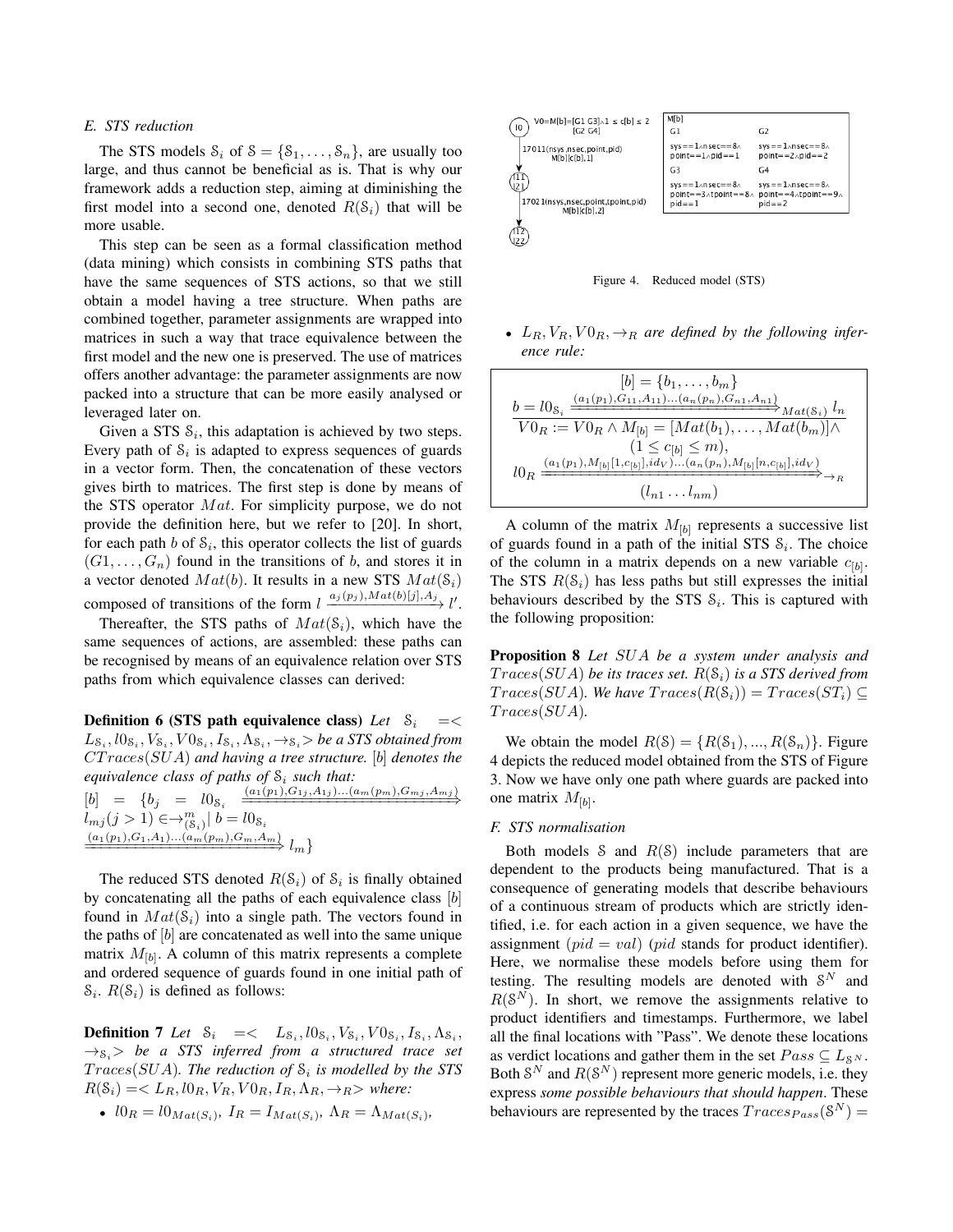$\bigcup$   $Traces_{Pass}(\mathcal{S}_i^N) = Traces_{Pass}(R(\mathcal{S}^N)).$ 

 $1 \le i \le n$ <br>We refer to these traces as *pass traces*. We call the other traces *possibly fail traces*.

### V. OFFLINE PASSIVE TESTING

We consider both models  $S^N$  and  $R(S^N)$  of a system under analysis *SUA*, generated by our inference-based model generation framework, as reference models. In this section, we present the second part of our framework, dedicated to the passive testing of a system under test *SUT*. As depicted in Figure 1, the passive testing of *SUT* is performed offline, i.e. a set of production messages has been collected beforehand from *SUT*, in the same way as for *SUA*. These are grouped into traces to form the trace set *T races*(*SUT*). The later is filtered as described in Section IV-C to obtain a set of complete traces denoted with *CT races*(*SUT*). We then perform passive testing to check if *SUT* conforms to  $S<sup>N</sup>$ . Below, we define conformance with implementation relations, and provide a passive testing algorithm that aims to check whether these relations hold.

#### *A. Implementation relations and verdicts*

Our industrial partner wishes to check whether every complete execution trace of *SUT* matches a behaviour captured by  $S<sup>N</sup>$ . In this case, the test verdict must reflect a successful result. On the contrary, if an execution of *SUT* is not captured by S*<sup>N</sup>* , one cannot conclude that *SUT* is faulty because  $S^N$  is a partial model, and it does not necessarily includes all the correct behaviours. Below, we formalise theses verdict notions with two implementation relations. Such relations between models can only be written by assuming the following classical test assumption: the black-box system *SUT* can be described by a model, here with a LTS (see Definition 2). We also denote this model with *SUT*.

The first implementation relation, denoted with  $\leq_{ct}$ , refers to the trace preorder relation [8]. It aims at checking whether all the complete execution traces of *SUT* are pass traces of  $S^N = \{S_1^N, ..., S_n^N\}$ . The first implementation relation can be written with:

Definition 9 *Let* S*<sup>N</sup> be an inferred model of SUA and SUT be the system under test. When SUT produces complete traces also captured by* S*<sup>N</sup> , we write:*  $\hat{S}UT \leq_{ct} \hat{S}^N =_{def} \hat{C}Trace(SUT) \subseteq Trace_{Pass}(\hat{S}^N)$ 

Pragmatically, the reduced model  $R(S^N)$  sounds more convenient for passively testing *SUT* since it is strongly reduced in terms of size compared to  $S<sup>N</sup>$ . The test relation can also be written as below since both models S*<sup>N</sup>* and  $R(S<sup>N</sup>)$  are trace equivalent (Proposition 8):

**Proposition 10** *SUT*  $\leq_{ct}$  *S<sup>N</sup> iff CT races*(*SUT*)  $\subseteq$  $Traces_{Pass}(R(S^N))$ 

As stated previously, the inferred model S*<sup>N</sup>* of *SUA* is partial, and might not capture all the behaviours that should happen on *SUT*. Consequently, our partner wants a weaker implementation relation, which is less restrictive on the traces that should be observed from *SUT*. Intuitively, this second relation aims to check that, for every complete trace  $t = a_1(\alpha_1)...a_m(\alpha_m)$  of  $SUT$ , we also have a set of traces of  $TraceSp_{ass}(S^N)$  having the same sequence of symbols such that every variable assignment  $\alpha_j(x)_{(1 \leq j \leq m)}$ of *t* is found in one of the traces of  $TraceSp<sub>ass</sub>(\bar{S}^N)$ with the same symbol  $a_j$ . If we take back the example of Figure 3, the trace  $t = (17011(nsys = 1, nsec =$ 8*, point* = 1*, pid* = 1) 17021(*nsys* = 1*, nsec* = 8*, point* =  $4, t point = 9, pid = 1$ ) is not a pass trace of  $S<sup>N</sup>$  because this trace cannot be extracted from one of the paths of the STS of Figure 3, on account of the variables *point* and *tpoint*, which do not take the expected values. However, both variables are assigned with  $point = 4, topint = 9$  in the second path. The second implementation relation aims at expressing that this trace *t* captures a correct behaviour as well.

This implementation relation, denoted with  $\leq_{mct}$ , is written with:

Definition 11 *Let* S*<sup>N</sup> be an inferred model of SUA and SUT be the system under test. We denote*  $SUT \leq_{mct} \mathcal{S}^N =_{def} \forall t = a_1(\alpha_1)...a_m(\alpha_m) \in CTrace(SUT), \forall \alpha_i(x)_{(1 \leq i \leq m)}, \exists \mathcal{S}^N_i \in \mathcal{S}^N \text{ and } t' \in$  $CTrace(SUT), \forall \alpha_j(x)_{(1 \leq j \leq m)}, \exists \mathcal{S}_i^N \in \mathcal{S}^N \text{ and } t' \in \mathcal{S}^N$  $Traces_{Pass}(\mathcal{S}_i^N)$  *such that*  $\overline{t'} = a_1(\alpha'_1) ... a_m(\alpha'_m)$  *and*  $\alpha'_j(x) = \alpha_j(x)$ 

In the following, we rewrite this relation in an equivalent but simpler form. According to the above definition, the successive symbols and variable assignments of a trace  $t \in \text{CT} \text{races}(\text{SUT})$  must be found into several traces of  $Traces_{Pass}(\mathcal{S}_i^N)$ , which have the same sequence of symbols  $a_1...a_m$  as the trace *t*. The reduced model  $R(\mathcal{S}_i^N)$ was previously constructed to capture all these traces in  $Traces_{Pass}(\mathcal{S}_i^N)$ , having the same sequence of symbols. Indeed, given a STS  $S_i^N$ , all the STS paths of  $S_i^N$ , which have the same sequence of symbols labelled on the transitions, are compacted into one STS path *b* in  $R(S_i^N)$  whose transition guards are stored into a matrix  $M_{[b]}$ . Given a trace  $a_1(\alpha_1)...a_m(\alpha_m) \in \text{CT} races(SUT)$  and a STS path *b* of  $R(S_i^N)$  having the same sequence of symbols  $a_1...a_m$ , the relation can be now formulated as follows: for every valued action  $a_j(\alpha_j)$ , each variable assignment  $\alpha_j(x)$  must satisfies at least one of the guards of the matrix line *j* in  $M_{[b]}[j, *].$ 

The implementation relation  $\leq_{mct}$  can then be written with:

**Proposition 12**  $SUT \leq_{met} S^N$  iff  $\forall t = a_1(\alpha_1)...a_m(\alpha_m)$  $\in CTrace(SUT), \exists R(\mathcal{S}_i^N) \in R(\mathcal{S}^N) \text{ and } b = l0_{R(\mathcal{S}_i^N)}$  $\frac{(a_1(p_1), M_{[b]}[1, c_{[b]}]), \ldots, (a_m(p_m), M_{[b]}[m, c_{[b]}])}{m}$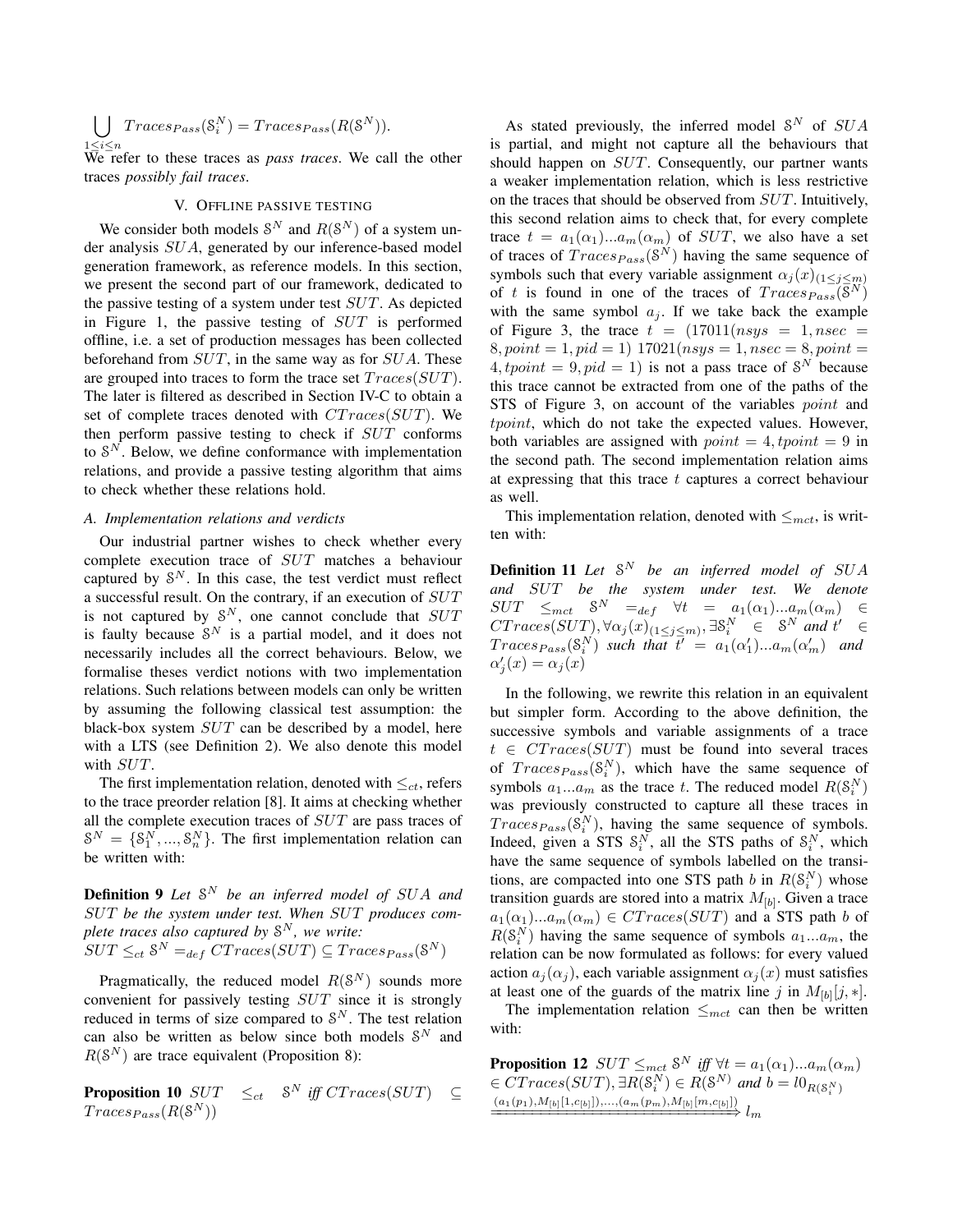*with*  $(1 \le c_{[b]} \le k)$  *such that*  $\forall \alpha_j(x) (1 \le j \le m), \alpha_j(x) \models$  $M_{[b]}[j,1] \vee ... \vee M_{[b]}[j,k]$  *and*  $l_m \in Pass$ 

The disjunction of guards  $M_{[b]}[j,1]\vee \ldots \vee M_{[b]}[j,k]$ , found in the matrix  $M_{[b]}$ , could be simplified by gathering all the equalities  $x == val$  together with disjunctions for every variable  $x \in p_j$ . Such equalities can be extracted with the *Proj* operator (see Definition 2). We obtain one guard of the form  $\bigwedge_{x \in p_j} (x == val_1 \vee ... \vee x == val_k)$ . The STS  $D(\mathcal{S}_i^N)$ , derived from  $R(S_i^N)$ , is constructed with this simplification of guards:

**Definition 13** Let  $R(S_i^N) = \langle L_R, l_0 R, V_R, V_0 R, I_R, \Lambda_R,$  $\rightarrow$ <sub>R</sub> $>$  *be a STS of R*( $\mathcal{S}^N$ )*. We denote*  $D(\mathcal{S}^N_i)$  *the STS*  $\langle L_D, l_0, V_D, V_0, I_D, \Lambda_D, \rightarrow_D \rangle$  derived from  $R(\mathcal{S}_i^N)$ *such that:*

- $L_D = L_R$ ,  $l0_D = l0_R$ ,  $I_D = I_R$ ,  $\Lambda_D = \Lambda_R$ ,
- $V_D$ ,  $V0_D$  *and*  $\rightarrow_D$  *are given by the following inference rule:*

$$
b = l0_R \frac{(a_1(p_1), M_{[b]}[1, c_{[b]}]) \dots (a_m(p_m), M_{[b]}[m, c_{[b]}])}{\left(1 \leq c_{[b]} \leq k\right) \text{ in } V0_R}
$$

$$
l0_D \frac{(a_1(p_1), M_b[1]) \dots (a_m(p_m), M_b[m])}{\left(V0_D = V0_D \land M_b, M_b[j](1 \leq j \leq m) = \text{ in } V0_D \right)} l_m
$$

$$
\bigwedge (Proj_x(M_{[b]}[j, 1]) \lor \dots \lor Proj_x(M_{[b]}[j, k]))
$$

$$
x \in p_j
$$

*D*( $S^N$ ) *denotes the model*  $\{D(S_1^N),...,D(S_n^N)\}$ *.* 

The second implementation relation  $\leq_{mct}$  can now be expressed by:

**Proposition 14**  $SUT \leq_{mct} S^N$  *iff*  $\forall t = a_1(\alpha_1)...a_m(\alpha_m)$  $\in CTrace(SUT), \exists D(\mathcal{S}_i^N) \in D(\mathcal{S}^N)$  and  $l0_{D(\mathcal{S}_i^N)}$  $\frac{(a_1(p_1),G_1),...,(a_m(p_m),G_m)}{l_m}$  *l<sub>m</sub>* such that  $\forall \alpha_j (1 \leq j \leq j)$  $(m), \alpha_j \models G_j$  *and*  $l_m \in Pass$ *.* 

 $\leq_{cmt}$  now means that a trace of *SUT* must also be a pass trace of the model  $D(8^N) = (D(8^N_1), ..., D(8^N_n))$ . Furthermore, this notion of trace inclusion can be formulated with the first implementation relation  $\leq_{ct}$  as follows:

**Proposition 15** *SUT*  $\leq_{mct}$  *S<sup>N</sup> iff CT races*(*SUT*)  $\subseteq$  $Traces_{Pass}(D(\mathcal{S}^N))$  $SUT \leq_{met} \mathcal{S}^N \Leftrightarrow SUT \leq_{ct} D(\mathcal{S}^N)$ 

The implementation relation  $\leq_{mct}$  is now expressed with the first relation  $\leq_{ct}$ , which implies that our passive testing algorithm shall be the same for both relations but shall take different reference models.

#### *B. Passive testing algorithm*

The passive testing algorithm, which aims to check whether the two previous implementation relations hold, is given in Algorithm 1. It takes the complete traces of *SUT* and the models  $R(S^N)$  and  $D(S^N)$ , with regards to Propositions 10 and 15. It returns the verdict "Pass $\leq_{ct}$ " ("Pass $\leq_{met}$ ") if the relation  $\leq_{ct}$  is satisfied ( $\leq_{met}$  respectively).

It relies upon the function *checktrace(trace t, STS S)* to check whether the trace  $t = a_1(\alpha_1)...a_m(\alpha_m)$  is also a trace of the STS *S*. If a STS path *b* is composed of the same sequence of symbols as the trace  $t$ , the function tries to find a matrix column  $M = M_{[b]}(*, i]$  such that every variable assignment  $\alpha_j$  satisfies the guard  $M[j]$ . If such a column of guards exists, the function returns True, and False otherwise.

Algorithm 1 covers every trace *t* of *CT races*(*SUT*) and tries to find a STS  $R(\mathcal{S}_i^N)$  such that *t* is also a trace of  $R(\mathcal{S}_i^N)$ with  $check(t, R(S_i^N))$ . If no model  $R(S_i^N)$  has been found, the trace  $t$  is placed into the set  $T_1$ .  $T_1$  gathers the possibly fail traces w.r.t.  $\leq_{ct}$ . Thereafter, the algorithm performs the same step but on the STS  $D(S^N)$ . One more time, if no model  $D(\mathcal{S}_i^N)$  has been found, the trace *t* is placed into the set *T*2. The later gathers the possibly fail traces, w.r.t. the relation  $\leq_{mct}$ .

Finally, if  $T_1$  is empty, the verdict "Pass $\leq_{ct}$ " is returned, which means that the first implementation relation holds. Otherwise,  $T_1$  is provided. If  $T_2$  is empty, the verdict "Pass $\leq_{mct}$ " is returned, or  $T_2$  in the other case.

When one of the implementation relations does not hold, this algorithm offers the advantage to provide the possibly fail traces of *CT races*(*SUT*). Such traces can be later analysed to check if *SUT* is correct or not. That is helpful for Michelin engineers as it allows them to only focus on what are potentially faulty behaviours, reducing debugging time, and making engineers more efficient.

#### VI. EVALUATION

We conducted several experiments with real sets of production messages, recorded in one of Michelin's factories at different periods of time. We executed our implementation on a Linux (Debian) machine with 12 Intel(R) Xeon(R) CPU X5660 @ 2.8GHz and 64GB RAM.

We present, in Figure 5, the results of several experiments on the same production system with different trace sets, recorded at different periods of time. We focus on the passive testing component here, but one can find an extensive evaluation on the model inference part in [20]. The first column shows the experiment number, columns 2 and 3 respectively give the sizes of the trace sets of the system under analysis *SUA* and of the system under test *SUT*. The two next columns show the percentage of pass traces w.r.t the relations  $\leq_{ct}$  and  $\leq_{mct}$ . The last column indicates the execution time for the testing phase.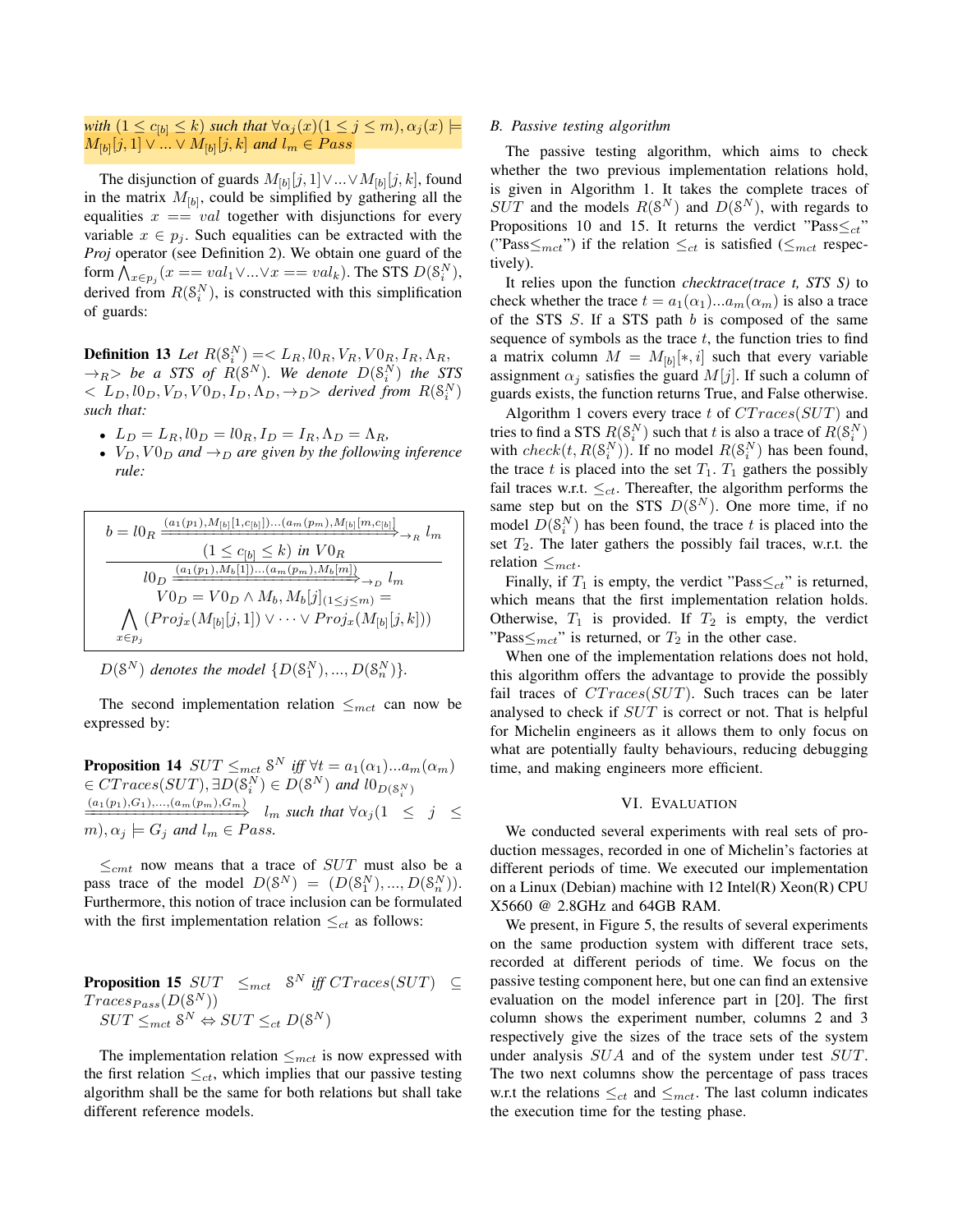| Exp. | Card(Traces(SUA)) | Card(CTrace(SUT)) | Pass $\leq_{ct}$ | Pass $\leq_{mct}$ | Time (min) |
|------|-------------------|-------------------|------------------|-------------------|------------|
|      | 2.075             | 2.075             | 100%             | 100%              |            |
|      | 53.996            | 2.075             | $3\%$            | 30%               |            |
|      | 53.996            | 25,047            | 98%              | 98%               |            |

Figure 5. Results of our testing method based on a same specification

Algorithm 1: Passive testing algorithm

```
\text{input}: R(S^N) = \{R(S^N_1), ..., R(S^N_n)\}, D(S^N) =\{D(\mathcal{S}_1^N),...,D(\mathcal{S}_n^N)\},CT races(SUT)output: Verdits or possibly fail trace sets T_1, T_21 T_1 = T_2 = \emptyset;2 foreach t \in CTraces(SUT) do<br>3 foreach i \in 1, ..., n do
3 foreach i \in 1, ..., n do<br>4 if check (t, R(S<sup>N</sup>)
  \left\{\n\quad \left[ \n\quad \right. \left[ \n\quad \right. \text{if check } (t, R(\mathcal{S}_i^N)) \text{ then break } ; \n\right.\begin{array}{c|c}\n5 & \text{if } i == n \text{ then}\n\end{array}6 <br>T<sub>1</sub> = T_1 \cup \{t\}<br>foreach i \in 1.
\begin{array}{c|c|c|c} \hline \tau & \text{for each } i \in 1, \ldots, n \text{ do} \\ \hline \text{if check } (t, D(S^N)) & \text{if } i \in I \end{array}\begin{array}{|c|c|c|}\n\hline\n\text{ } & \text{if check $(t,\,D(\mathcal{S}_i^N))$ then break}\,; \end{array}9 if i == n then T_2 = T_2 \cup \{t\};
10 if T_1 = \emptyset then return "Pass\leq_{ct}";<br>11 else return T_1;
11 else return T_1;<br>if T_2 = \emptyset the
12 if T_2 = \emptyset then return "Pass\leq_{mct}";<br>13 else return T_2:
             else return T_2;
14 Function check(trace t, STS S ) : bool is
15 if \exists b = l_0 \text{ s} \xrightarrow{(a_1(p_1), G_1, A_1) \dots (a_n(p_n), G_n, A_n)} l_n | trace =(a_1, \alpha_1), \ldots, (a_n, \alpha_n) and l_n \in Pass then
16 M_{[b]} = Mat(b) is the Matrix k \times m of b;<br>17 i = 1;
                     i = 1:
18 while i \leq m do<br>
M = M_{11}19 M = M_{[b]}[*, i];<br>
foreach i \in 1, ...20 for each j \in 1, ..., n do <br>
if \alpha_j \not\models M[j] then
                                \lfloor \quad \text{if } \alpha_j \not\models M[j] \text{ then break };\begin{array}{ccc} \text{22} & | & | & \text{if } j == n \text{ then} \text{ return } True: \end{array}23 j i + +;
24 return F alse;
```
In Experiment 1, we decided to use the same production messages for both inferring models, i.e. specifications, and testing. This experiment shows that our implementation behaves correctly when trace sets are similar, i.e. when behaviours of both *SUA* and *SUT* are equivalent.

Experiment 2 has been run with traces of *SUT* that are older than those of *SUA*, which is unusual as the defacto usage of our framework is to build specifications from a production system *SUA*, and to take a newer or updated system as *SUT*. Here, only 30% of the traces of *SUT* are pass traces w.r.t. the second implementation relation (same sequence of symbols with different values). There are two explanations: the system has been updated between the two periods of record (4 months), and production campaigns, i.e. grouping of planned orders and process orders to produce a certain amount of a products over a certain period of time, were different (revealed by *Autofunk*, indicating that values for some key parameters were unknown).

Finally, experiment 3 shows good results as the specification

models are rich enough, i.e. built from a larger set of traces (10 days) than the one collected on *SUT*. Such an experiment is a typical usage of our framework at Michelin. The traces of *SUT* have been collected for 5 days, and it took only 10 minutes to check conformance. While 98% of the traces are pass traces, the remaining 2% are new behaviours that never occured before. Such information are essential for Michelin engineers so that they can determine the root causes (for instance, one trace was a manual intervention made by an operator).

#### VII. CONCLUSION

This paper presents *Autofunk*, a fast passive testing framework combining different fields such as model inference, expert systems, and machine learning. First, given a large set of production messages, our framework infers exact models whose traces are included in the initial trace set of a system under analysis. Such models are then reused as specifications to perform offline passive testing, using a second set of traces recorded on a system under test. Using two implementation relations, *Autofunk* is able to determine what has changed between the two systems. This is particularly useful for our industrial partner Michelin since potential regressions can be detected before deploying changes in production.

Technical improvements put aside, we plan to work on online passive testing in the future, enabling just-in-time fault detection. In short, we plan to record traces on a system under test on the fly, and to check whether those traces satisfy specifications still generated from a system under analysis. One additional need, directly related to our industrial partner Michelin, is to be able to focus on specific locations of a workshop, rather than on the whole workshop, because some parts are more critical than others. The combination of both enhancements on our framework should bring significant improvements to end users.

#### **REFERENCES**

- [1] A. Memon, I. Banerjee, and A. Nagarajan, "Gui ripping: Reverse engineering of graphical user interfaces for testing," in *Proceedings of the 10th Working Conference on Reverse Engineering*, ser. WCRE '03. Washington, DC, USA: IEEE Computer Society, 2003, pp. 260–. [Online]. Available: http://dl.acm.org/citation.cfm?id=950792.951350
- [2] A. Mesbah, A. van Deursen, and S. Lenselink, "Crawling Ajax-based web applications through dynamic analysis of user interface state changes," *ACM Transactions on the Web (TWEB)*, vol. 6, no. 1, pp. 3:1–3:30, 2012.